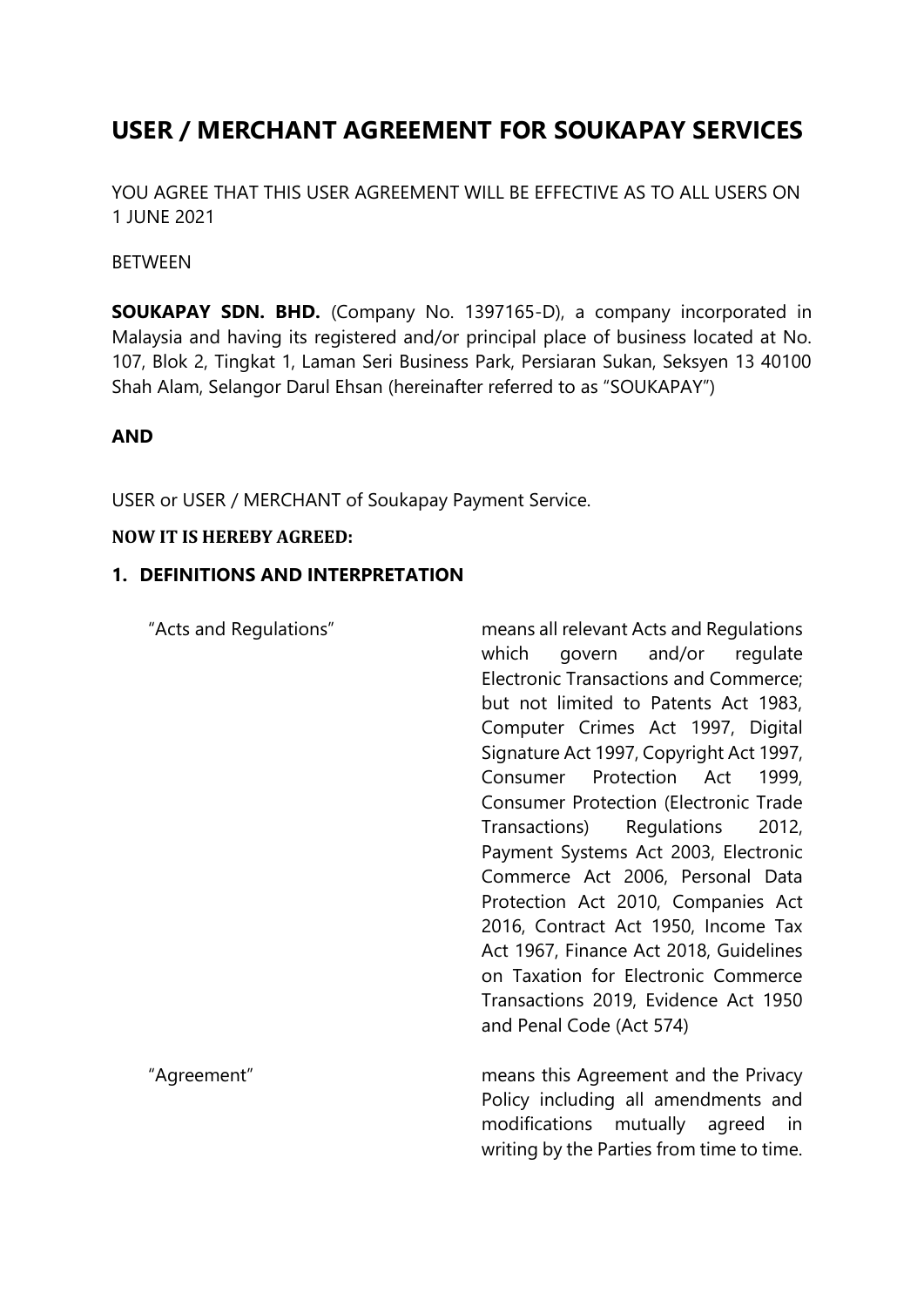| "Soukapay", means representative<br>company Soukapay Sdn.<br>"we", "us" or "our" | representative company<br>means<br>Soukapay Sdn. Bhd, the brand owner of<br>"Soukapay", an online<br>payment<br>processing service.                                                                                                                                                                                |
|----------------------------------------------------------------------------------|--------------------------------------------------------------------------------------------------------------------------------------------------------------------------------------------------------------------------------------------------------------------------------------------------------------------|
| "Banks / Financial Institution"                                                  | means any organisation licensed and<br>authorised by Bank Negara Malaysia<br>that is engaged by Parties or either<br>Party for the fulfilment of Soukapay<br>Services.                                                                                                                                             |
| "Business Day"                                                                   | means any day (excluding Saturdays,<br>Sundays and federal holidays) on which<br>banks in Kuala Lumpur, Malaysia are<br>open for business.                                                                                                                                                                         |
| "Chargeback"                                                                     | means a bank-initiated refund for a<br>credit card purchase. Rather than<br>request a refund from the USER /<br><b>MERCHANT</b><br>who<br>facilitated<br>the<br>purchase, cardholders can dispute a<br>particular transaction by contacting<br>their<br>bank<br>and<br>requesting<br>$\overline{a}$<br>chargeback. |
| "Confidential Information"                                                       | means all information which prior to or<br>upon its disclosure is designated as<br>confidential by one Party ("Disclosing<br>Party") to the other Party ("Receiving<br>Party"), or which should reasonably be<br>considered<br>as information<br>of a<br>confidential nature by the Receiving<br>Party.            |
| "Consumer / Customer"                                                            | means a USER who is buying goods<br>and/or services from a USER /<br>MERCHANT and<br>using<br>Soukapay<br>Services to authorise payments.                                                                                                                                                                          |
| "Consumer Protection"                                                            | has the meaning ascribed to it in the<br>Consumer Protection Act, 1999 and<br>Consumer Protection (Electronic Trade<br>Transactions) Regulations, 2012                                                                                                                                                             |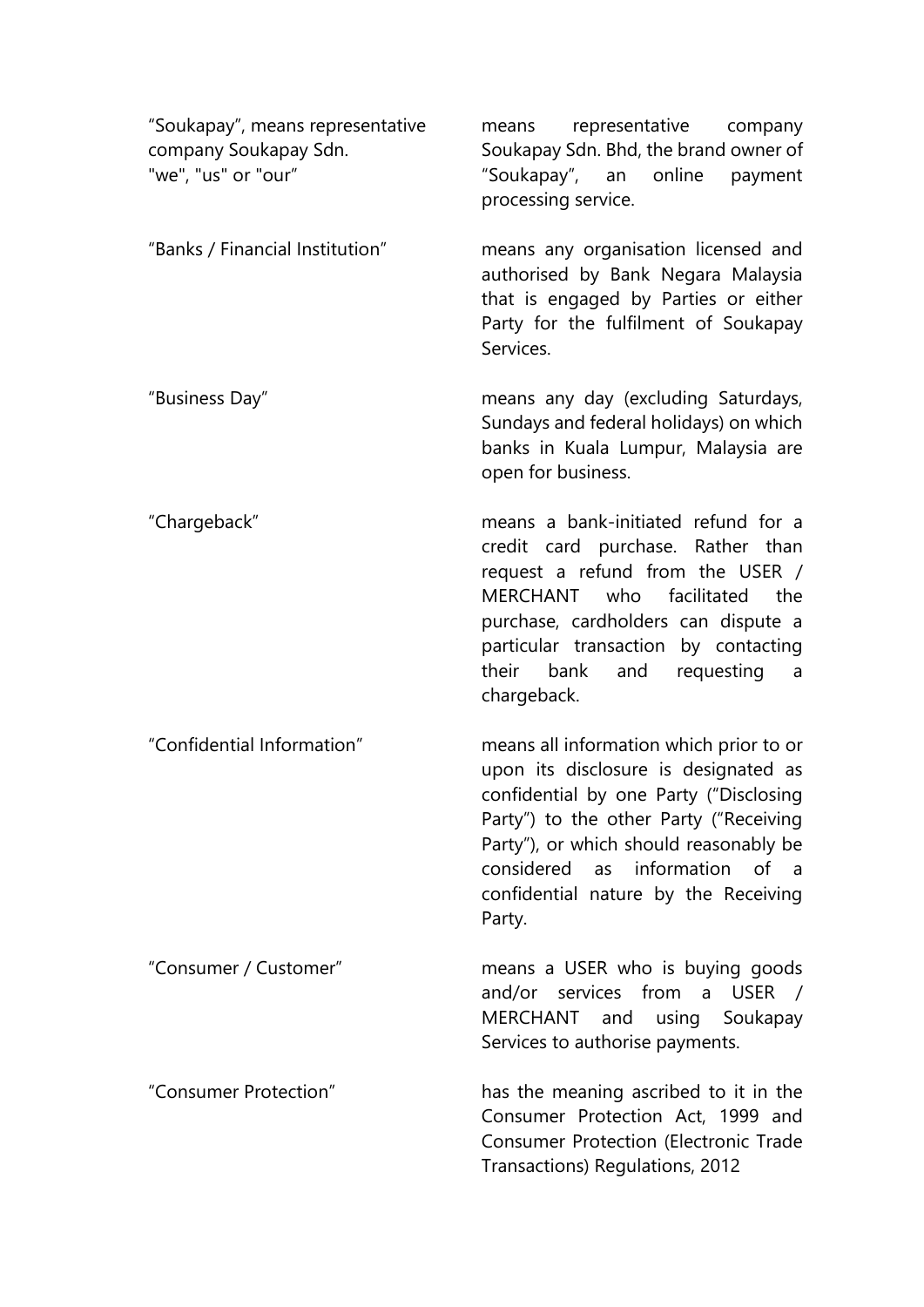| "Effective Date"  | means the date of this Agreement.                                                                                                                                                                                                                                                                                                                                                                                                                                                                                                                                          |
|-------------------|----------------------------------------------------------------------------------------------------------------------------------------------------------------------------------------------------------------------------------------------------------------------------------------------------------------------------------------------------------------------------------------------------------------------------------------------------------------------------------------------------------------------------------------------------------------------------|
| "Information"     | means any Account information that<br>USER / MERCHANT provides to us,<br>including but not limited<br>to<br>organization information, financial<br>information, or other information<br>related to USER / MERCHANT or USER<br>/ MERCHANT business.                                                                                                                                                                                                                                                                                                                         |
| "USER / MERCHANT" | means a USER who is selling goods<br>and/or services to a Customer and<br>using Soukapay services to collect<br>and/or disburse payments.                                                                                                                                                                                                                                                                                                                                                                                                                                  |
| "Parties"         | means Soukapay and<br>USER $/$<br>MERCHANT collectively.                                                                                                                                                                                                                                                                                                                                                                                                                                                                                                                   |
| "Party"           | means either Soukapay or USER /<br>MERCHANT.                                                                                                                                                                                                                                                                                                                                                                                                                                                                                                                               |
| "Payment Method"  | means the payment method used to<br>pay a transaction. The following<br>payment methods may<br>be used<br>(subject to availability): online banking,<br>debit/credit/prepaid card, e-money,<br>balance and redemption codes.                                                                                                                                                                                                                                                                                                                                               |
| "Personal Data"   | has the meaning ascribed to it in the<br>Personal Data Protection Act, 2010<br>(PDPA) which means any information in<br>respect of commercial transactions,<br>which is being processed wholly or<br>partly by means of equipment<br>operating automatically in response to<br>instructions given for that purpose; is<br>recorded as part of a relevant filing<br>system or with the intention that it<br>should form part of a relevant filing<br>system; is recorded with the intention<br>that it should wholly or partly be<br>processed<br>of<br>such<br>by<br>means |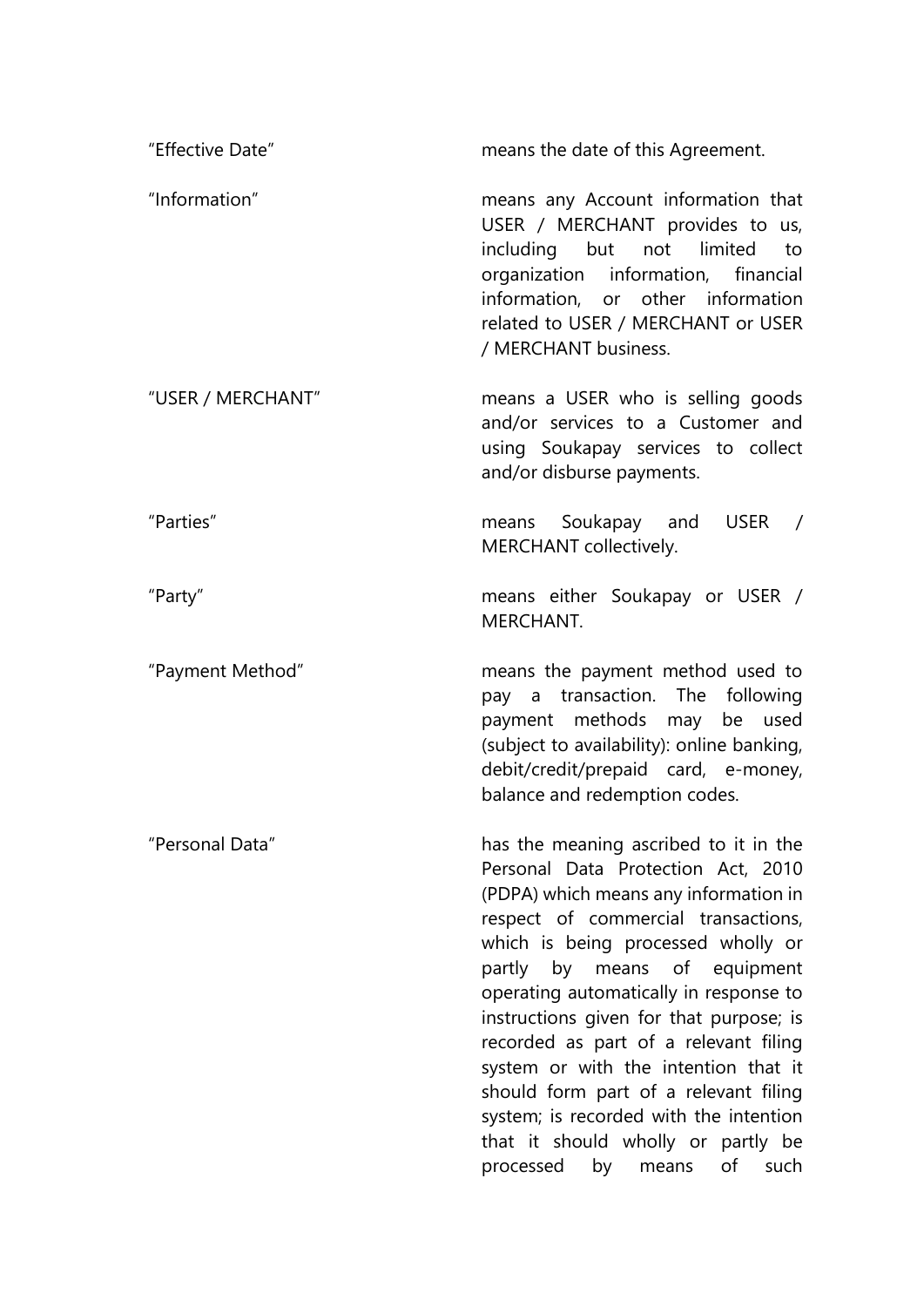equipment; or that relates directly or indirectly to a data subject, who is identified or identifiable from that information or from that and other information in the possession of a data user, including any sensitive personal data and expression of opinion about the data subject; but does not include any information that is processed for the purpose of a credit reporting business carried on by a credit reporting agency under the Credit Reporting Agencies Act, 2010. "Service Fee" means the fee payable by USER / MERCHANT to Soukapay under this Agreement. "Substantial Change" means a change to the terms of this Agreement that reduces USER / MERCHANT rights or increases USER / MERCHANT responsibilities. "Support Service" means additional service as may be requested and required by USER / MERCHANT beyond Soukapay Services. "Soukapay Account" means an account that is registered in Soukapay Payment Service system under USER / MERCHANT. "Soukapay Services" means all our services such as Channel, Billing, Payment Form, API and any other features, technologies and/or functionalities offered by us on our website or through any other means. "Trademarks" means all trademarks and logos of Soukapay that exist now or in the future, both registered and non registered, all as may be specified by Soukapay from time to time.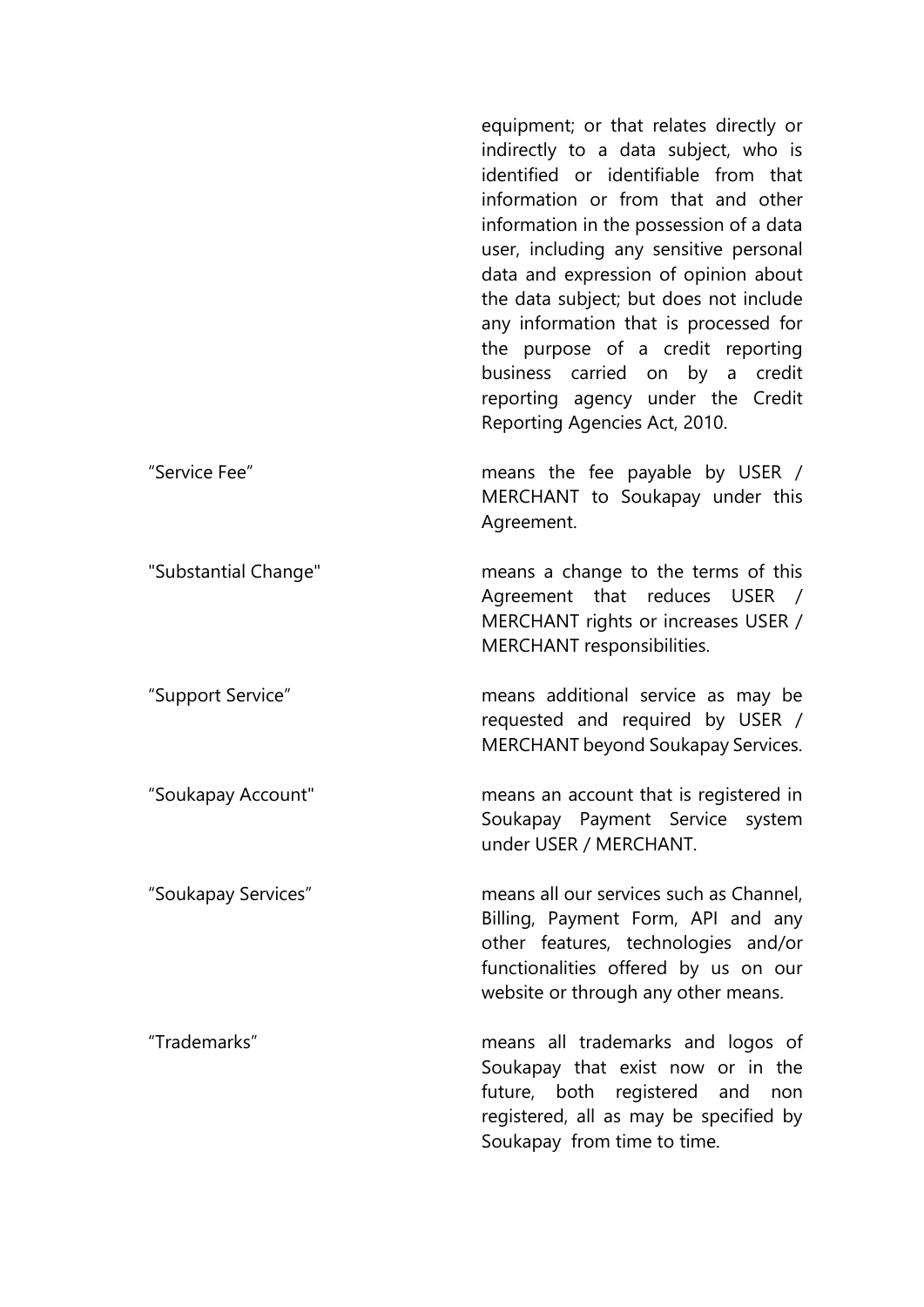| "User" or "you"         | means any individual or organization |
|-------------------------|--------------------------------------|
|                         | using Soukapay Services including    |
|                         | USER / MERCHANT.                     |
| "Website" or "Software" | Means https://soukapay.com           |

- 1.1 Words bearing the singular in this Agreement shall include the plural and vice versa.
- 1.2 Titles and headings in this Agreement are used for convenience and ease of reference only, and in no way define, limit, extend or describe the scope and intent of this Agreement.

# **2. APPOINTMENT AND RELATIONSHIP**

- 2.1 By registering a Soukapay Account via the Website, USER / MERCHANT hereby appoint Soukapay Sdn Bhd as an **AUTHORISED COLLECTION AGENT** for the provision of Soukapay Services in accordance with the terms of this Agreement and Soukapay hereby agrees to accept the appointment for the provision of Soukapay Services to USER / MERCHANT. As an AUTHORISED COLLECTION AGENT, Soukapay are not required to register with Bank Negara Malaysia (BNM).
- 2.2 In providing Soukapay Services, the Parties agree that Soukapay acts only as the Software for USER / MERCHANT to present bills and collect payments via Internet. Soukapay does not have any control over the goods and/or services that are transacted by the USER / MERCHANT. Accordingly, Soukapay does not have any onus or liability whatsoever to ensure that the Customers that transact with the USER / MERCHANT will in fact complete their transactions.
- 2.3 You acknowledge Soukapay is not a Financial Institution and has no control over the Financial Institutions uptime and availability.
- 2.4 Soukapay's online banking services are using FPX, which are provided by PayNet whereby Payments Network Malaysia Sdn. Bhd. (PayNet) is the holding company for the PayNet Group and duly registered with BNM.
- 2.5 Soukapay shall from time to time, reserve all its rights to adjust and amend the contents and interfaces of Soukapay Services and the Website, provided such adjustment and amendment shall not adversely affect Soukapay Services. We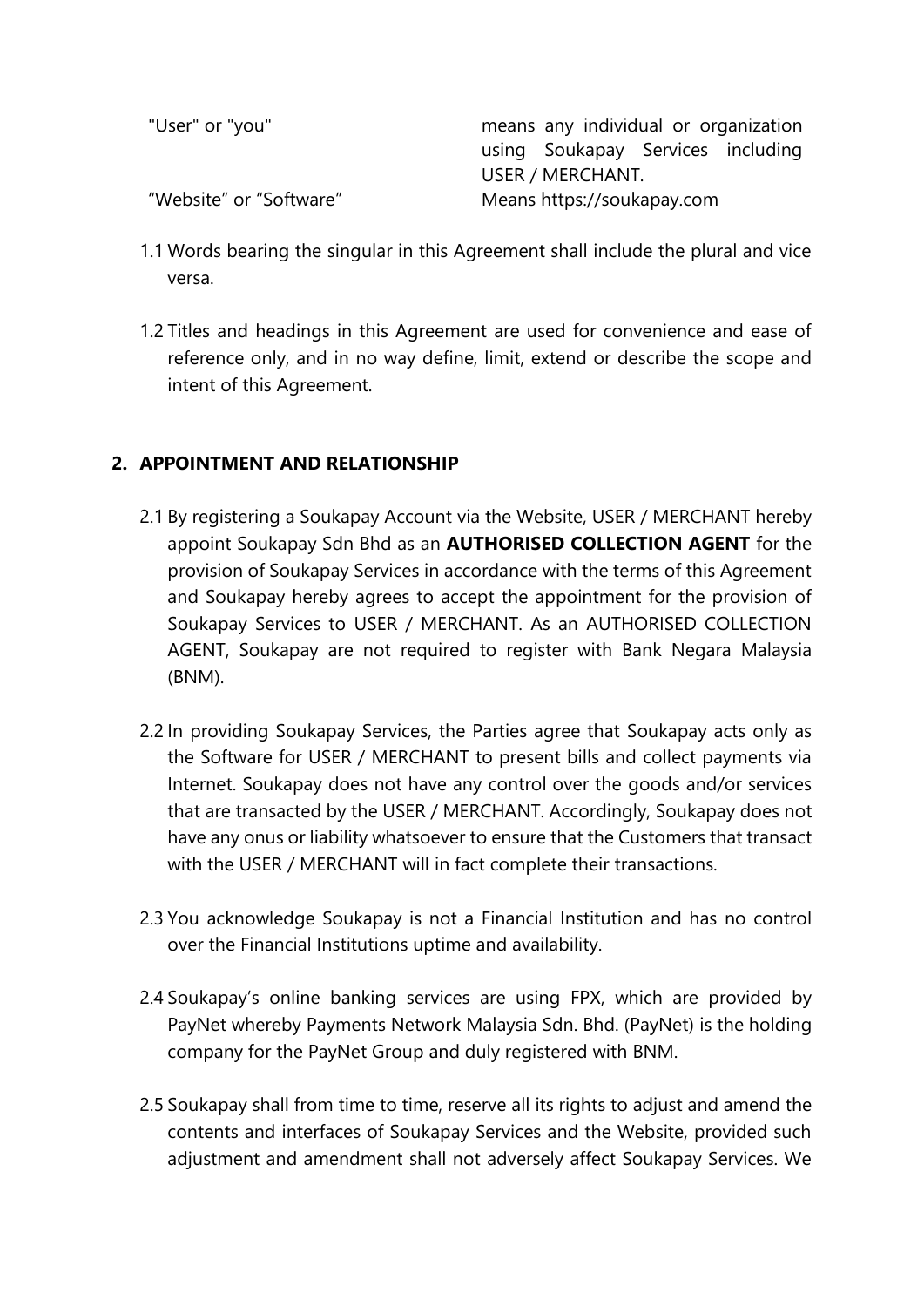will provide USER / MERCHANT with 30 Days' prior notice of any Substantial Change via email. For the avoidance of doubt, posting of the Substantial Change on the Website shall constitute an effective delivery of the Substantial Change to the USER / MERCHANT.

2.6 If such adjustment or amendment leads to necessary changes in USER / MERCHANT software or website, interfaces or operating procedures of the USER / MERCHANT, Soukapay will highlight this in the Substantial Change. You shall bear the costs at USER / MERCHANT end in relation to such adjustment and amendment, and in ensuring business as usual.

## **3. SOUKAPAY TERM OF SERVICE**

- 3.1 We operate the Soukapay payment services gateway as an Authorised Collection Agent to enable USER / MERCHANT to receive payments through online banking. If you use the service, then you agree to these terms. Some content of the payment services may have additional or different terms and conditions that supplement these terms.
- 3.2 Soukapay may update these terms from time to time, and the changes will be effective after posting at the Website or notice to you. Continued use of the Soukapay indicates your re-acceptance of the revised terms. The most recent User / Merchant Agreement for Soukapay revision date for these terms is identified above. These terms are intended to apply evenly across many places and customs to ensure fairness, uniformity and better service levels for all users of Soukapay services. By using the Soukapay, you confirm that you have reviewed these terms with ample opportunity to get advice and to choose from other payment alternatives. Soukapay may reasonably rely on these understandings. Soukapay shall conduct due diligence upon the USER / MERCHANT from time to time, in ensuring the USER / MERCHANT business adhered to the terms and conditions of this Agreement. In any event, Soukapay reserves the right to terminate your access to all or any portion of the services at any time.
- 3.3 The Due Diligence process shall take place as soon as the USER / MERCHANT registration is approved by Soukapay. Soukapay has the rights to check and scrutinise all information about the USER / MERCHANT. Any information found to be in violation of Soukapay Policies, Principles and Ethics, Soukapay shall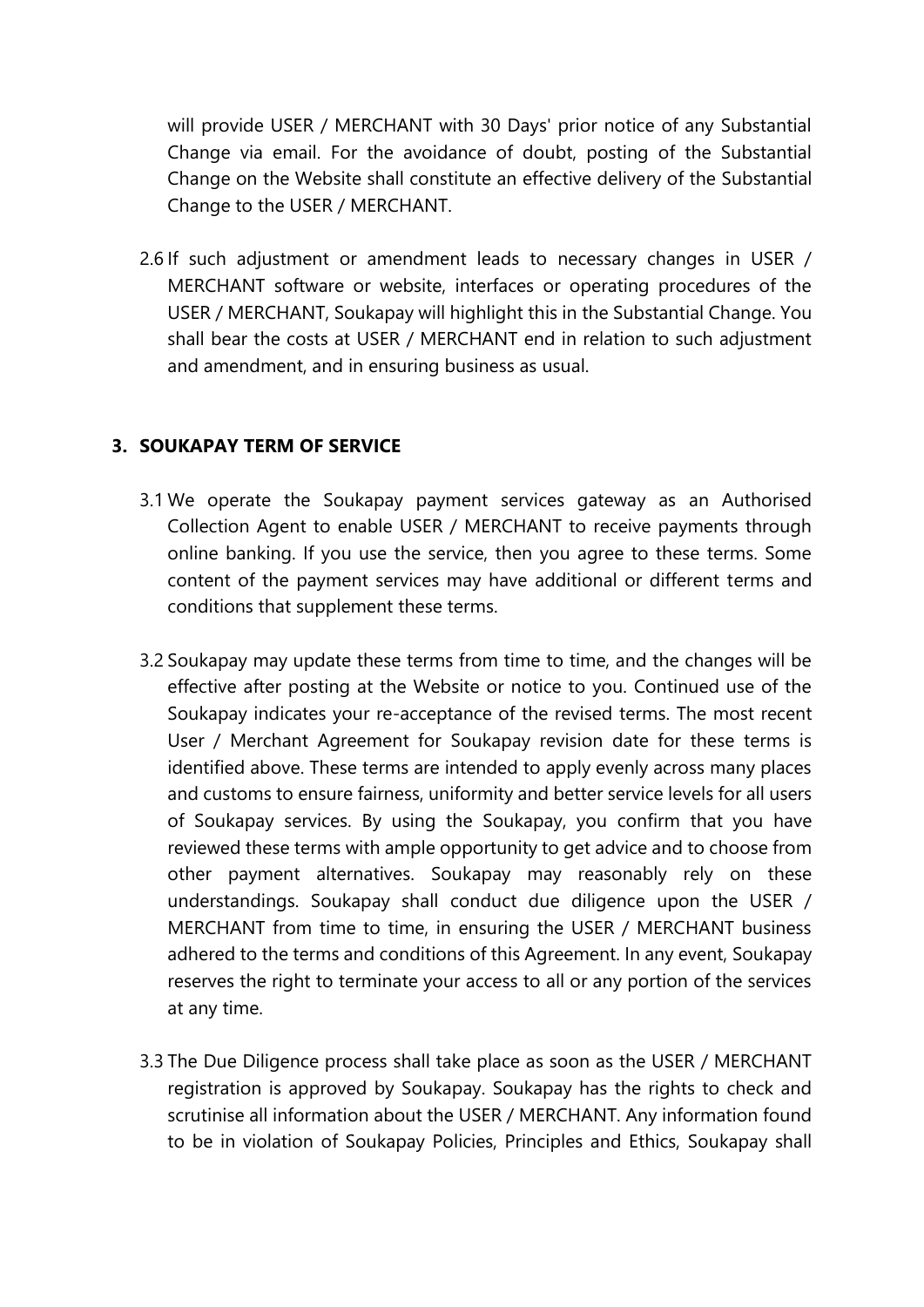issue an official reminder and/or notification through the USER / MERCHANT registered email.

3.4 If the USER / MERCHANT neglected and/or refused and/or ignored any reminder and/or notification issued, then Soukapay within Thirty (30) days has the rights without further reference towards the USER / MERCHANT; suspend or terminate the particular account.

# **4. SERVICE FEE**

- 4.1 The Service Fee shall be in Malaysia Ringgit ("MYR") unless agreed otherwise.
- 4.2 Your Service Fee shall be based on USER / MERCHANT preferred pricing package:
	- (i) **Basic Package** (FPX): RM1.50 per transaction for settlement same business day.
- 4.3 You can stop using Soukapay at any time by stopping all collections, and USER / MERCHANT will continue to have access to USER / MERCHANT Soukapay Account subject to Clause 5, 6 and 7. To the extent permitted by the applicable law, the Service Fee is non-refundable. We may terminate USER / MERCHANT account at our discretion. There shall be NOREFUND for termination related to conduct that we determine, in our discretion, violates this Agreement or any applicable law, involves fraud or misuse, or is harmful to our interests or another user. Our failure to insist upon or enforce USER / MERCHANT strict compliance with this Agreement will not constitute a waiver of any of our rights.
- 4.4 Soukapay shall be entitled to revise the Service Fee. We will provide USER / MERCHANT with 10 Days' prior notice of any Substantial Change via email. For the avoidance of doubt, posting of the Substantial Change on the Website shall constitute an effective delivery of the Substantial Change to the USER / MERCHANT.
- 4.5 Notwithstanding any provision in the Agreement to the contrary, the payment for Service Fee is inclusive of SST.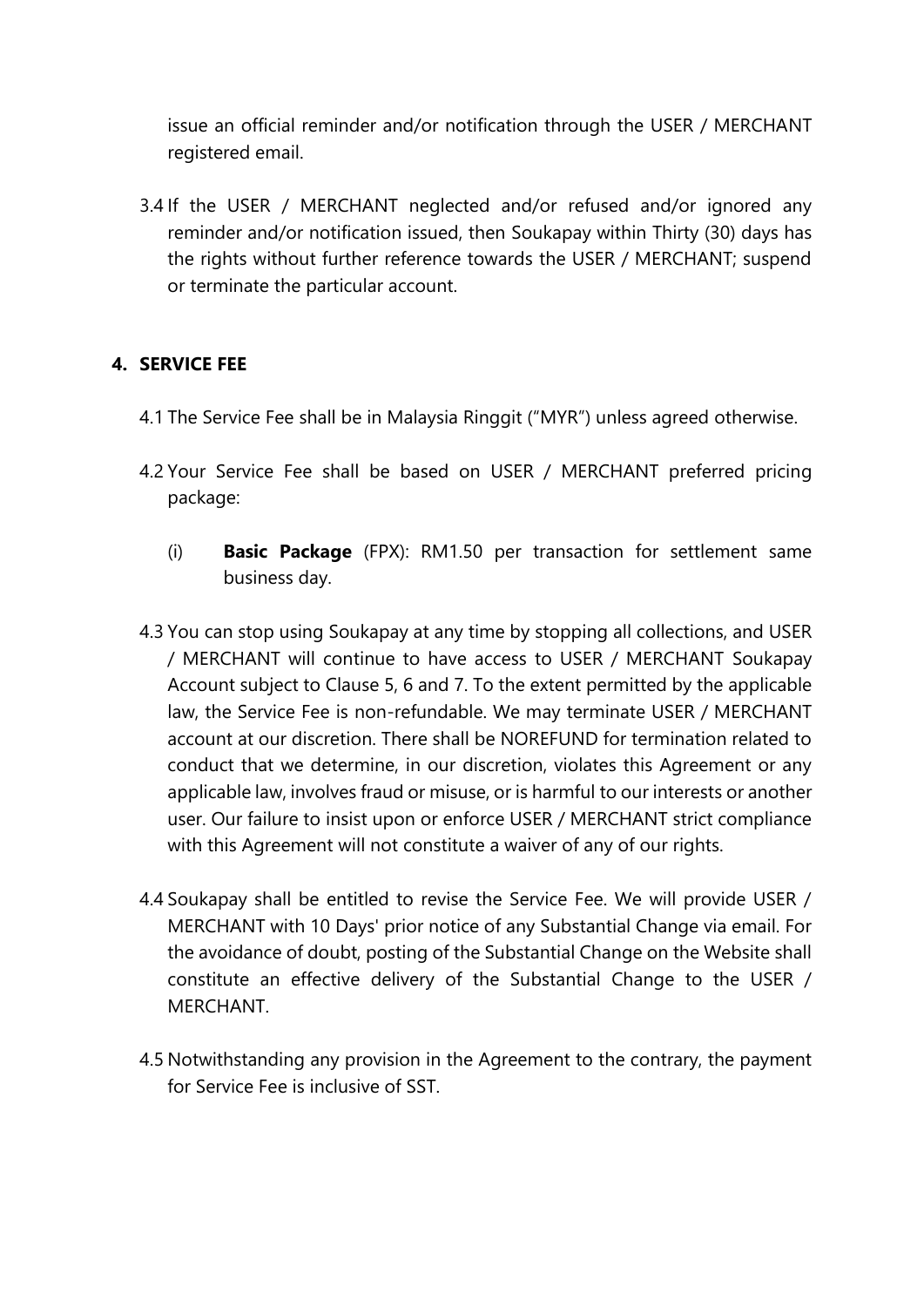## **5. SETTLEMENT PERIOD**

- 5.1 Daily total collection (minimum RM1.00) shall be deposited automatically into USER / MERCHANT bank account except Saturday, Sunday and federal public holidays.
- 5.2 Settlement day shall be the next settlement day if the present settlement day is a federal holiday.
- 5.3 Next day means anytime between 00:00–23:59.
- 5.4 Your acknowledgement of settlement statement shall be provided on "best effort" basis based on the Financial Institutions uptime and availability.
- 5.5 Both parties shall adhere to the payment procedure as provided in Clause 4 as above mentioned.

# **6. CHARGEBACK**

- 6.1 USER / MERCHANT that accepts payment via FPX or credit / debit card shall bear the chargeback by any Banks / Financial Institution.
- 6.2 Banks / Financial Institution chargeback is a bank-initiated refund for a FPX or credit / debit card purchase. Rather than request a refund from the USER / MERCHANT who facilitated the purchase, bank account holder or cardholders can dispute a particular transaction by contacting their bank and requesting a Chargeback. As such, all USER / MERCHANT shall be responsible to pay the amount of chargeback issued and/or requested by the Banks / Financial Institution.
- 6.3 In any event such Chargeback has been issued and/or requested by the Banks / Financial Institution, Soukapay shall issue an official notice via email to the USER / MERCHANT, informing of the same for the USER / MERCHANT earliest settlement.
- 6.4 Payments and/or Settlements by the USER / MERCHANT shall follow these procedures accordingly:
	- 6.4.1 Chargeback initiated before the settlement process: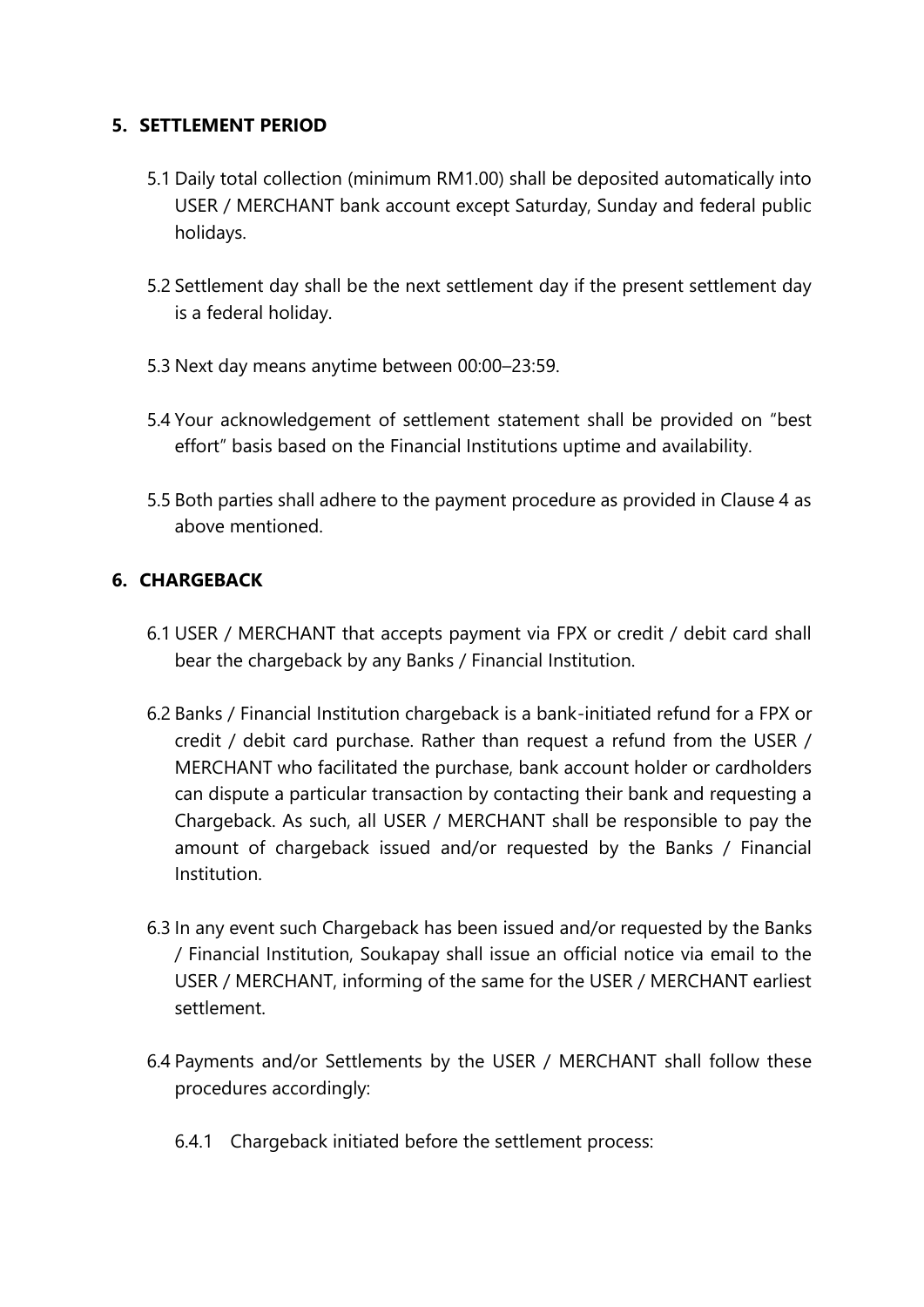- 6.4.1.1 Soukapay shall wait for the Banks / Financial Institution investigation and reconciliation. If the finding shows no issue towards such claim, Soukapay shall therefore make payments / settlements to the USER / MERCHANT.
- 6.4.1.2 If the Banks / Financial Institution finding shows the issue towards such claim is User / Merchant Agreement for Soukapay genuine, caused by any act of crime and/or any acts as provided in Clause 7 and 8 of this Terms and Conditions; Soukapay shall returned the amount in dispute to the Banks. Thereafter, Soukapay shall inform the USER / MERCHANT officially via email of such payment and/or settlement.
- 6.4.1.3 Subsequent actions towards the USER / MERCHANT shall be taken by Soukapay according, as when and as determined by the Banks / Financial Institution next course of action.
- 6.4.2 Chargeback initiated after the settlement process:
	- 6.4.2.1 If the Chargeback amount is less than Ringgit Malaysia One Thousand (RM1,000.00) only, Soukapay shall:
		- 6.4.2.1.1 Deduct any amount of money and/or payment received by the USER / MERCHANT account either via FPX or Credit Card until such amount in dispute and/or claim been satisfied in full. An official email shall be sent as when the deduction action been taken.
		- 6.4.2.1.2 If within One (1) month from the Chargeback Notice, such payment is not made into the USER / MERCHANT account; Soukapay shall issue a Notice of Demand to the USER / MERCHANT, requesting and demanding that such amount and/or any amount outstanding and/or relevant to be paid in full promptly.
	- 6.4.2.2 If the Chargeback amount is more than Ringgit Malaysia One Thousand (RM1,000.00) only, Soukapay shall issue a Notice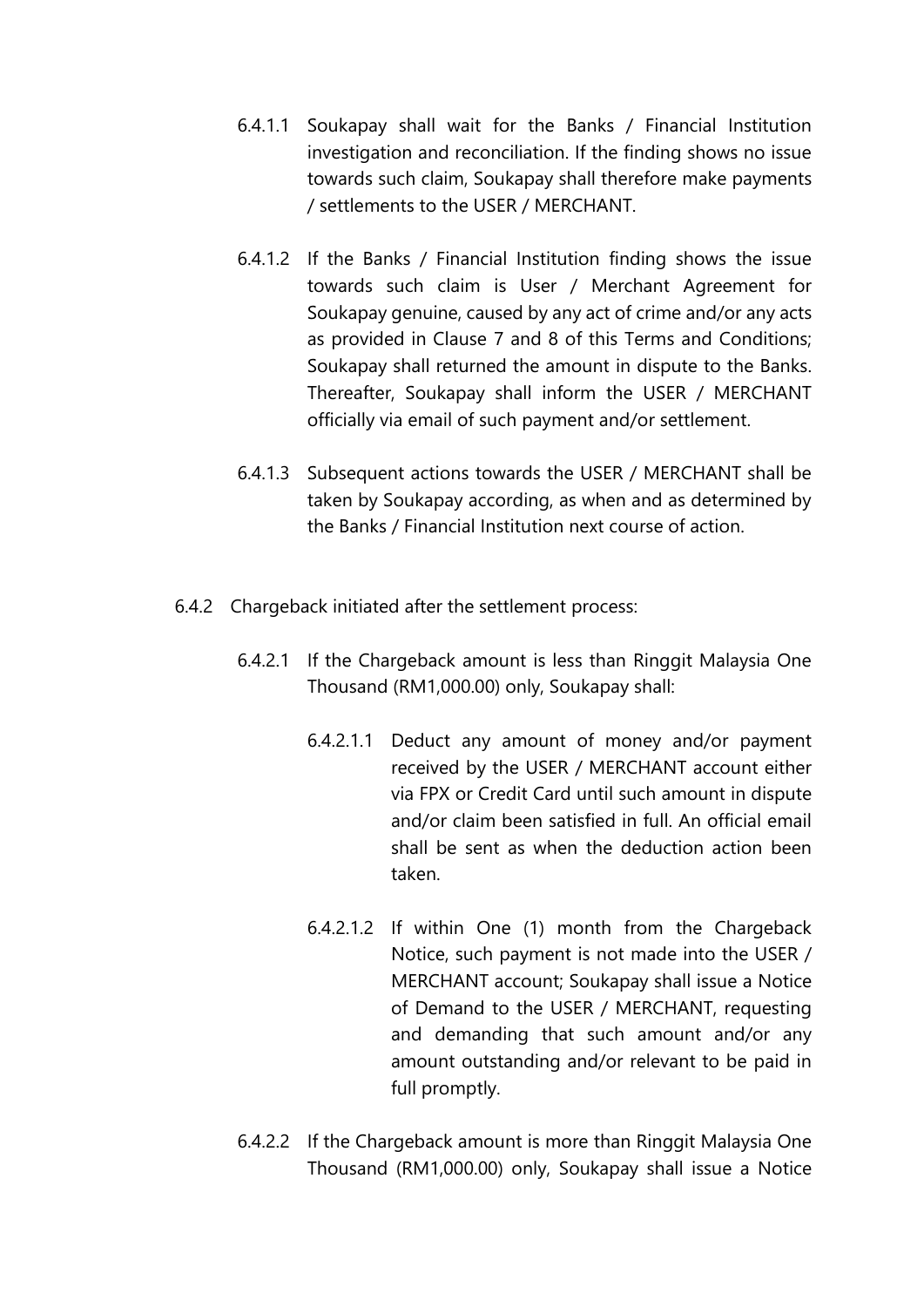demanding the USER / MERCHANT to pay immediately such amount and/or any amount outstanding and/or relevant to the claim or dispute.

- 6.4.2.3 If the payment as above mentioned is not made after One (1) month from the date of the Notice, Soukapay shall:
	- 6.4.2.3.1 Disable the USER / MERCHANT's account.
	- 6.4.2.3.2 If after Thirty (30) days of account disablement, the payment of such amount and/or any amount outstanding and/or relevant to the claim or dispute is not made; legal action shall be taken without further reference and hesitation towards the USER / **MERCHANT**

## **7. WARRANTIES IN RESPECT OF THE USER / MERCHANT'S INFORMATION**

- 7.1 The USER / MERCHANT is solely responsible for its Information and the USER / MERCHANT acknowledges that Soukapay's role is merely as a passive conduit for the online distribution of the USER / MERCHANT's bills and facilitating payment from the Customers to the USER / MERCHANT's account. Notwithstanding the foregoing, the USER / MERCHANT's Information shall at all times be subject to Clause 12 of this Agreement and Soukapay shall not use any of the USER / MERCHANT's Information for any other purpose which is not related to the provision of the Service pursuant to the terms of this Agreement without the prior written consent of the USER / MERCHANT.
- 7.2 The USER / MERCHANT shall use its best endeavours to ensure that the USER / MERCHANT's Information and the USER / MERCHANT's activities (including its User / Merchant Agreement for Soukapay payments and receipt of payments) that are transacted through the Service shall not:
	- i. be false, inaccurate or misleading;
	- ii. be fraudulent or involve the sale of counterfeit or stolen items;
	- iii. be related in any way to gambling and/or gaming activities, including but not limited to payment or the acceptance of payments for wagers,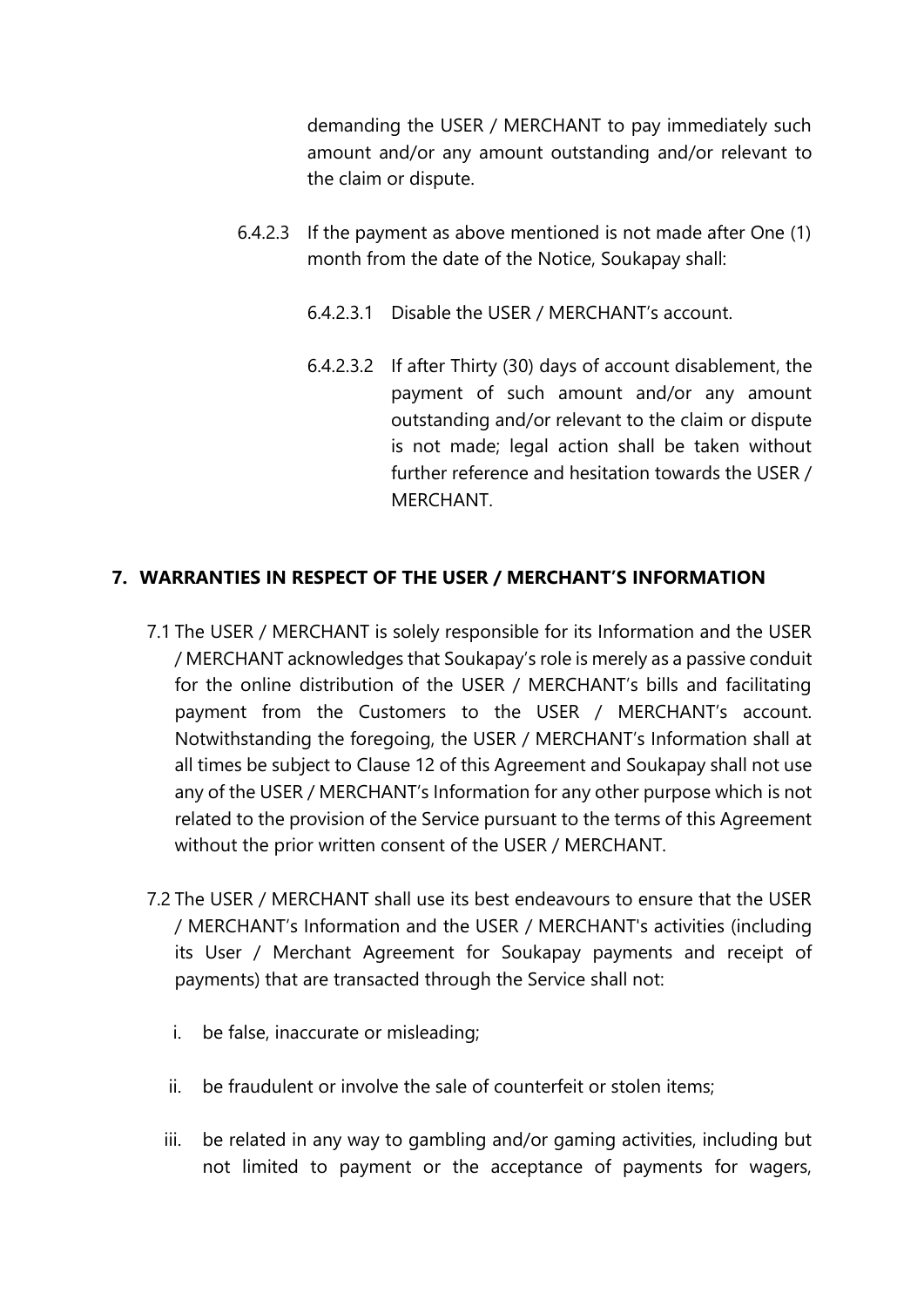gambling debts or gambling winnings, regardless of the location or type of gambling activity (including online and offline casinos, sports wagering and office pools);

- iv. violate Clause 8 of this Agreement;
- v. infringe on any third party's copyright, patent, trademark, trade secret or other property rights or rights of publicity or privacy;
- vi. violate any law, statute, ordinance, contract or regulation (including, but not limited to, those governing financial services, consumer protection, unfair competition, anti-discrimination, or false advertising);
- vii. be defamatory, libellous, unlawfully threatening or unlawfully harassing;
- viii. be obscene or contain pornography;
	- ix. contain any viruses, Trojan horses, worms, time bombs, bots, easter eggs or other computer programming routines that may damage, detrimentally interfere with, surreptitiously intercept or expropriate any system, data or other personal information; or
	- x. Jeopardise any reputation or liability for Soukapay or cause Soukapay to lose (in whole or in part) Soukapay services.

## **8. VIOLATIONS BY THE USER / MERCHANT**

- 8.1 If the USER / MERCHANT intentionally and knowingly engage in any of the following acts, Soukapay shall be entitled, at its sole discretion, to limit the Service provided to the USER / MERCHANT or immediately terminate the Service and this Agreement by notice in writing to the USER / MERCHANT:
	- i. Using the Service to receive payments directly or indirectly, for any sexually oriented or obscene materials or services in violation of Soukapay's policy;
	- ii. Using the Service to receive payments directly or indirectly, for any narcotics, other controlled or illegal substances, steroids or prescription drugs in violation of any laws;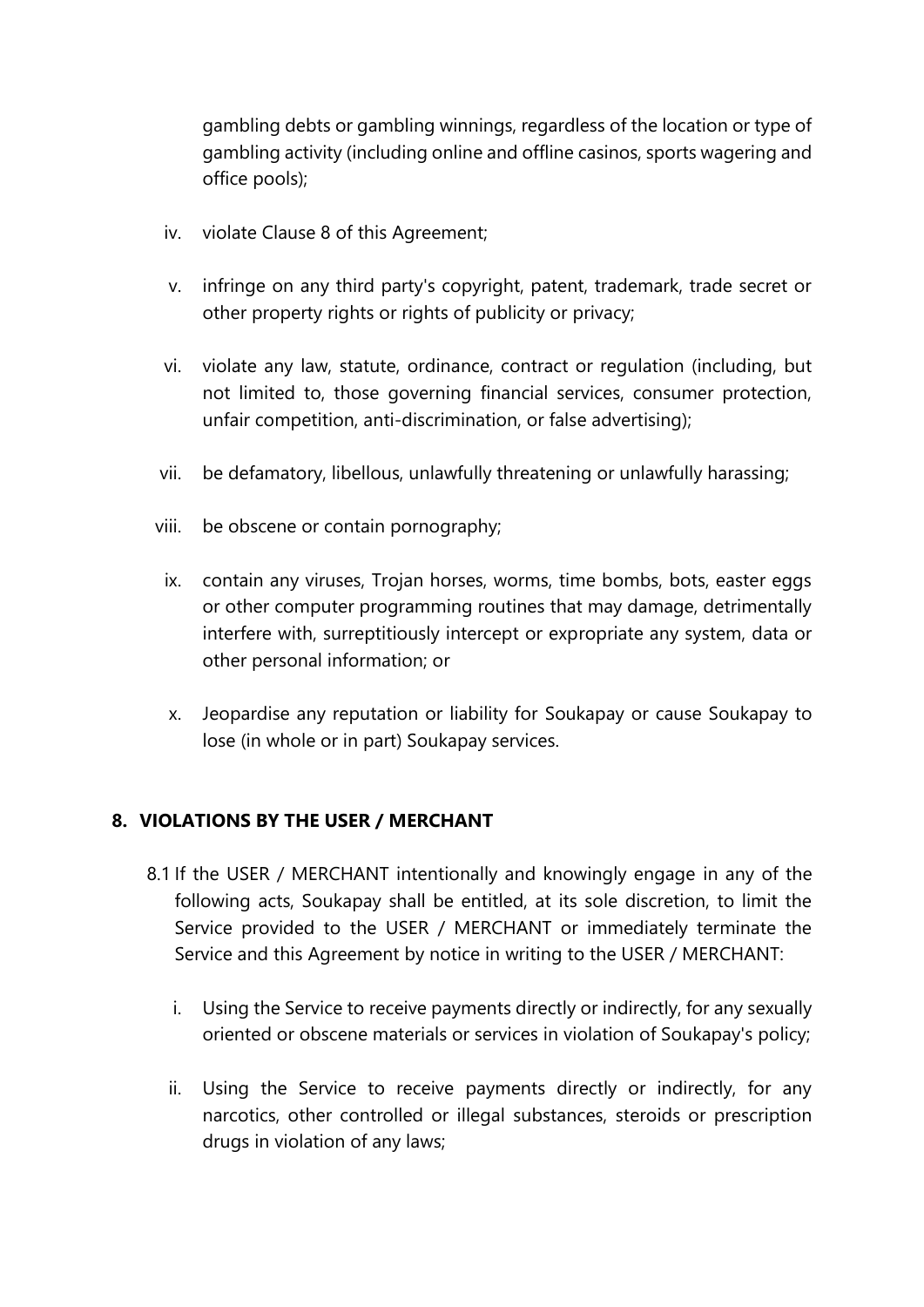- iii. Using the Service to receive payments directly or indirectly, for wagers, gambling debts or gambling winnings, regardless of the location or type of gambling activity;
- iv. Using the Service to receive payments directly or indirectly, for any counterfeit products;
- v. Using the Service to receive payments directly or indirectly, for any weapons including firearms, ammunition, high capacity magazines, air guns, explosives;
- vi. Using the Service to receive payments directly or indirectly, for any fireworks or User / Merchant Agreement for Soukapay pyrotechnic devices or supplies;
- vii. Attempts to tamper, hack, modify or otherwise corrupt the security or functionality of Service;
- viii. Using the Service for money laundering activities;
	- ix. Using the Service for any illegal or immoral activities, including but not limited to such activities that violate the laws of Malaysia.
- 8.2 The Parties hereby agree that the damage that Soukapay may sustain as a result of a breach of Clause 6, 7 and 8 above by the USER / MERCHANT may be substantial, including but not limited to fines and other related expenses from its payment processors and service providers for which damages may not be an adequate remedy for such breach by the USER / MERCHANT and in view thereof, the USER / MERCHANT acknowledges that Soukapay shall be entitled to seek equitable relief, including but not limited to injunctions and specific performance, in the event of any such breach or threatened breach by the USER / MERCHANT.
- 8.3 In addition to Clause 9 below, the USER / MERCHANT further indemnifies Soukapay for any and all liability which Soukapay may incur pursuant to the provision of the Service, if the USER / MERCHANT are found to be in breach of this Clause 7 and 8.

## **9. DISCLAIMER AND LIMITATION OF LIABILITY**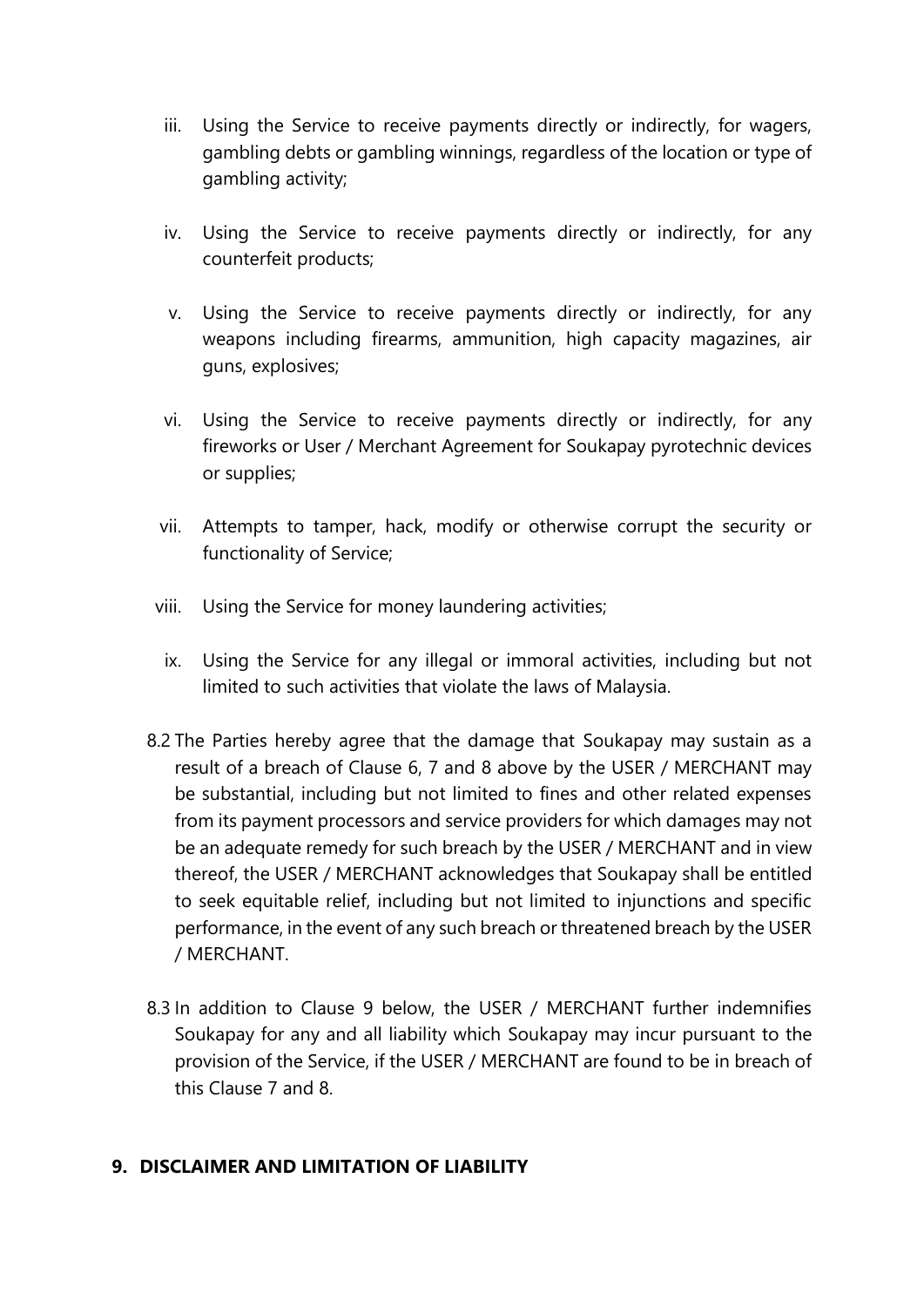- 9.1 The Parties hereto agree that Soukapay shall not be held liable for any business expense, machine downtime or damages caused by any deficiency, defect or error in the Service or malfunction thereof and in no event shall Soukapay be liable to the USER / MERCHANT for any consequential or incidental damages, including but not limited to loss of profits, loss of turnover and/or loss of data.
- 9.2 The Parties hereby agree that Soukapay shall not be held liable in any manner whatsoever in the event there is a dispute between the USER / MERCHANT and any of the Customers, unless it can be reasonably proven by the USER / MERCHANT that such dispute arose, directly or indirectly, from the wilful negligence, fraudulent act, default or breach and/or acts or omissions by Soukapay in the provision of the Service under this Agreement.
- 9.3 The USER / MERCHANT shall not hold Soukapay, its holding company, subsidiaries, employees and its suppliers liable in any way for any losses or liabilities arising directly and solely from the fault of the USER / MERCHANT or authorised third parties directly relates to the USER / MERCHANT in connection with the use of or access to the Service.

## **10.IDEMNITY**

10.1The USER / MERCHANT shall indemnify Soukapay and hold Soukapay, its holding company, subsidiaries, affiliates, officers, directors and employees harmless from any claim or demand made or incurred by any third party due to or arising out of the USER / MERCHANT's breach of any of the terms of this Agreement or the violations of any provisions of law in connection with the Transactions contemplated under this Agreement.

## **11.INTELLECTUAL PROPERTY RIGHT**

11.1For the duration of this Agreement, Soukapay hereby grants USER / MERCHANT and its affiliates and related companies a royalty-free, non transferable and nonexclusive right during the Term of this Agreement to use the Trademarks on its websites and in any off-line promotional materials for the sole purpose to indicate that it makes use of the Service. The USER / MERCHANT shall use such Trademarks in accordance with Soukapay's directions for the use of such Trademarks as communicated in writing to the USER / MERCHANT. The USER / MERCHANT do not have a right of sub-license.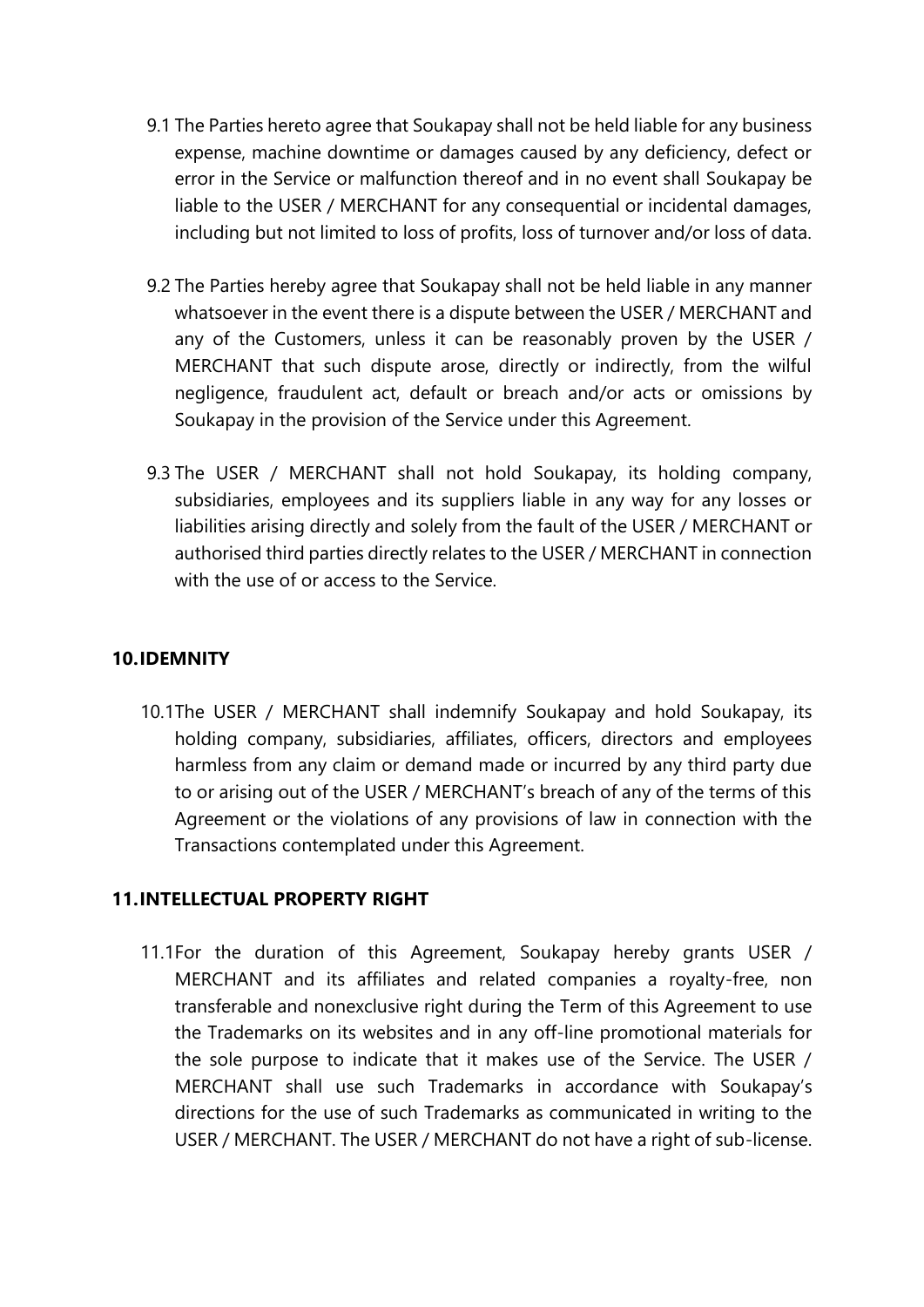Soukapay may apply limitations to the right granted to the USER / MERCHANT under this paragraph at any time and at its sole discretion.

- 11.2For the duration of this Agreement, the USER / MERCHANT hereby grants Soukapay and its affiliated companies an irrevocable, royalty free, non transferable and non exclusive right during the Term of this Agreement to use its trademark and log on their Websites and in off-line publications for the sole purpose of indicating that the USER / MERCHANT makes use of its Service.
- 11.3All proprietary rights in the equipment, software (such as interfaces) and other materials used or made available by Soukapay in the performance of this Agreement, whether or not it is made available to the USER / MERCHANT, shall remain with Soukapay. The USER / MERCHANT shall only acquire such right of use as is explicitly granted hereunder.
- 11.4Upon termination of this Agreement, the USER / MERCHANT shall forthwith withdraw any reference or related forms to Soukapay and/or the Service from its websites and shall forthwith cease the use of the Trademarks, and Soukapay shall cease any use of the USER / MERCHANT's trademark and logo.

# **12.CONFIDENTIALITY**

- 12.1During the Term of this Agreement and after termination or expiration of this Agreement for any reason whatsoever, the Receiving Party shall:
	- i. keep the Confidential Information confidential;
	- ii. not disclose the Confidential Information to any person save and except with the prior written consent of the Disclosing Party or in accordance with Clause 11.2;
	- iii. not use the Confidential Information for any purpose other than in connection with the performance of its obligations under this Agreement; and
	- iv. Comply at all times with the PDPA.
- 12.2During the Term of this Agreement and unless prohibited by the PDPA, the Receiving Party may disclose the Confidential Information to its employees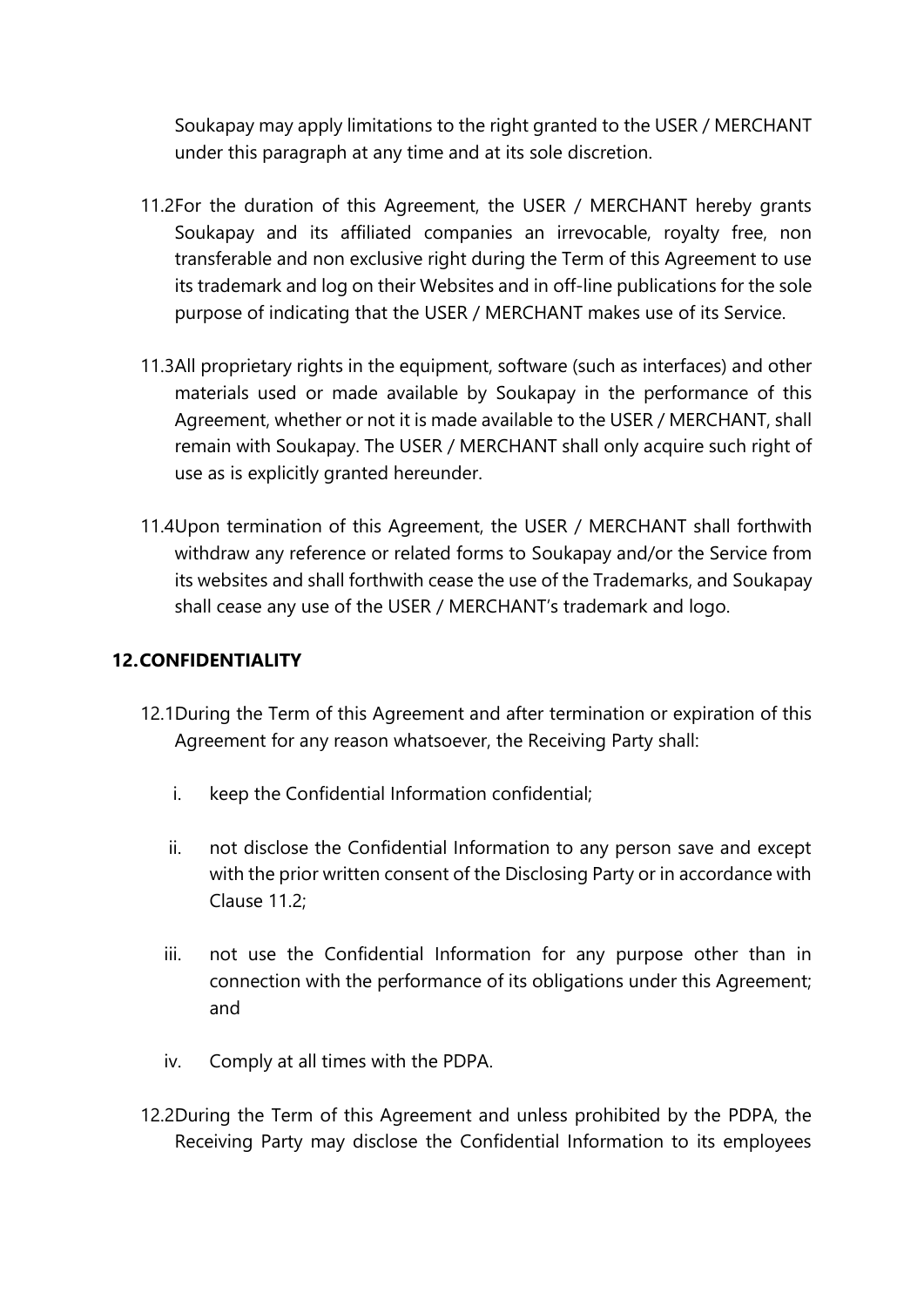and/or to the Financial Institution (hereinafter referred to as the ''Recipient'') to the extent reasonably necessary for the purposes of this Agreement.

- 12.3The Receiving Party shall procure that each Recipient is made aware of and complies with all the Receiving Party's obligations of confidentiality under this Agreement as if the Recipient were a party to this Agreement.
- 12.4The obligations contained in Clause 11.1 shall not apply to any confidential Information which:
	- i. is in the public domain at the date of this Agreement, or at any time after the date of this Agreement comes into the public domain other than through breach of this Agreement by the Receiving Party or any Recipient;
	- ii. is known by the Receiving Party prior to disclosure by the Disclosing Party to the Receiving Party;
	- iii. is subsequently becomes lawfully into the possession of the Receiving Party from a third party; or
	- iv. Is disclosed by the Receiving Party pursuant to and in accordance with a relevant statutory obligation, an order of a court of competent jurisdiction or an order of a competent regulatory body.

## **13.REPRESENTATIONS**

Each Party represents to the other that:

- i. it has all requisite power and authority to enter into this Agreement and to carry out the Transactions contemplated hereby;
- ii. it has the rights, licenses, permits and power to perform all obligations incurred by it under this Agreement;
- iii. the execution, delivery and performance of this Agreement are duly authorised;
- iv. this Agreement is a valid and binding obligation of it; and
- v. The execution, delivery and performance of this Agreement and the consummation of the Transactions contemplated hereby do not conflict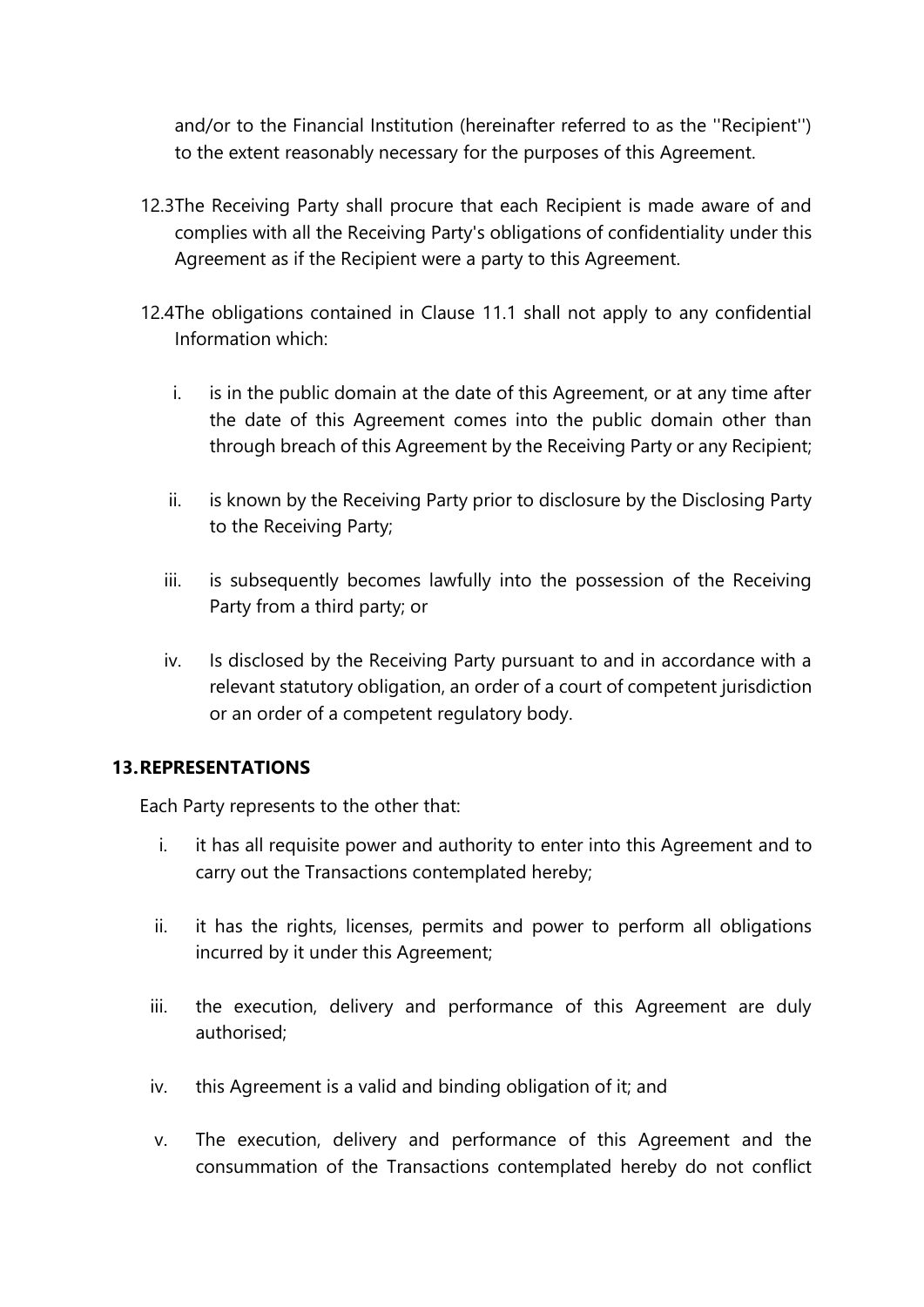with or violate its constituent documents, any other contract or agreement to which it is a party, any applicable laws or any order or judgment of any court or governmental authority.

## **14.NOTICES**

14.1All notices, statements, demands, requirements or other communications and documents required or permitted to be given, served or delivered to any Party under this Agreement (hereinafter referred to as a "Communication") shall be in writing in the English or Bahasa Malaysia language and shall be either delivered by hand or sent by pre-paid certified or registered mail (airmail in the case of all international Communication), with return receipt requested, to that Party at its address stated in the Website or sent by email to its email address stated at the Website or to such other address or email address as that Party may from time to time have notified the other Party as being its address or email address for purposes of this Agreement to the exclusion of all previously applicable addresses and facsimile numbers.

14.2A communication shall be deemed to have been given, served or delivered:

- i. if delivered by hand, upon delivery;
- ii. if sent by mail, after three (3) Business Days of postage;
- iii. if sent by facsimile machine, one hour after its transmission if such time is during business hours in the place of its receipt or, if it is not, on the opening of business on the next Business Day, subject to its having in fact been received in legible form and with a copy thereof being sent by post; and
- iv. If sent by electronic mail, twenty-four (24) hours after e-mail is sent.

## **15.FORCE MAJEURE**

If the performance of this Agreement or any obligation hereunder is prevented, restricted or interfered with by any act or condition whatsoever beyond the reasonable control of the affected Party, the Party so affected, upon giving prompt notice to the other Party, shall be excused from such performance, except for the making of payments hereunder, to the extent of such prevention, restriction, or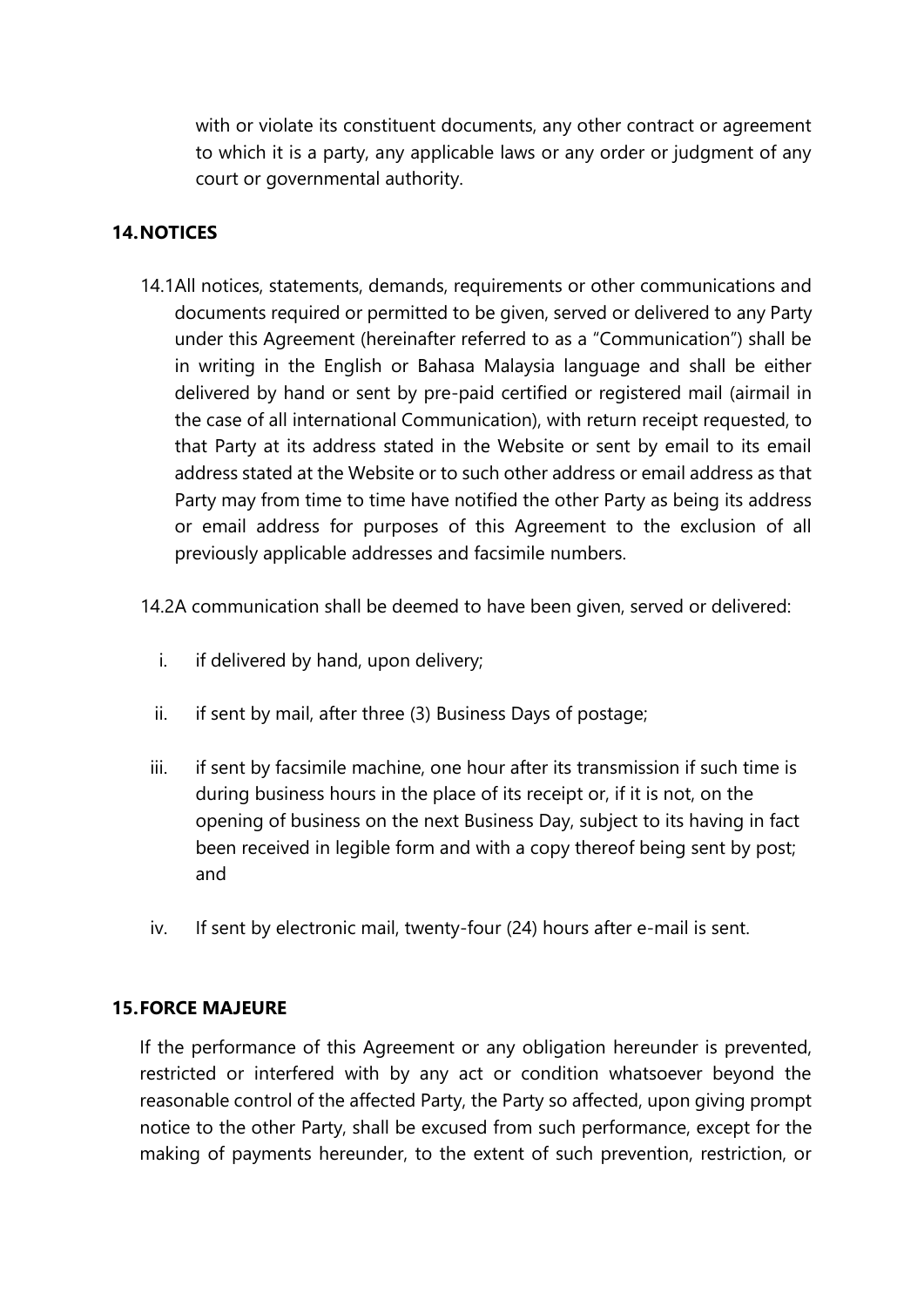interference, for so long as the non-performing Party uses reasonable efforts to resume performance.

#### **16.GENERAL**

#### 16.1Entirety

This Agreement and/or its' amendments from time to time sets forth and shall constitute the entire agreement between the Parties hereto with respect to the subject matter hereof and shall supersede any and all promises, representations, warranties or other statements whether written or oral made by or on behalf of one Party to the other of any nature whatsoever or contained in any leaflet, brochure or other document given by one Party to the other concerning such subject matter. As from the Effective Date, all previous arrangements, agreements, compromise, commitments, negotiation and moratorium executed hereto shall be superseded by this Agreement and/or its' amendments from time to time.

#### 16.2Waiver

The failure to exercise or any delay in exercising a right or remedy under this Agreement shall not constitute a waiver of the right or remedy or a waiver of any other rights or remedies, and no single or partial exercise of any right or remedy under this Agreement shall prevent any further exercise of the right or remedy or the exercise of any other right or remedy.

#### 16.3Assignability

The Parties may not transfer any rights or obligations it may have under this Agreement without the prior written consent of the other Party. This Agreement shall be binding upon and inure to the benefit of the parties, their legal representatives, successors, and permitted assignees.

#### 16.4Severability

Any of the terms conditions, stipulations, provisions, covenants or undertakings contained herein which are illegal void prohibited or unenforceable in any respect under the law governing this Agreement or its performance, such illegality, invalidity or unenforceability shall be ineffective to the extent of such illegality, void, prohibitions or unenforceability without invalidating the remaining provisions hereof and any such illegality, void, prohibition or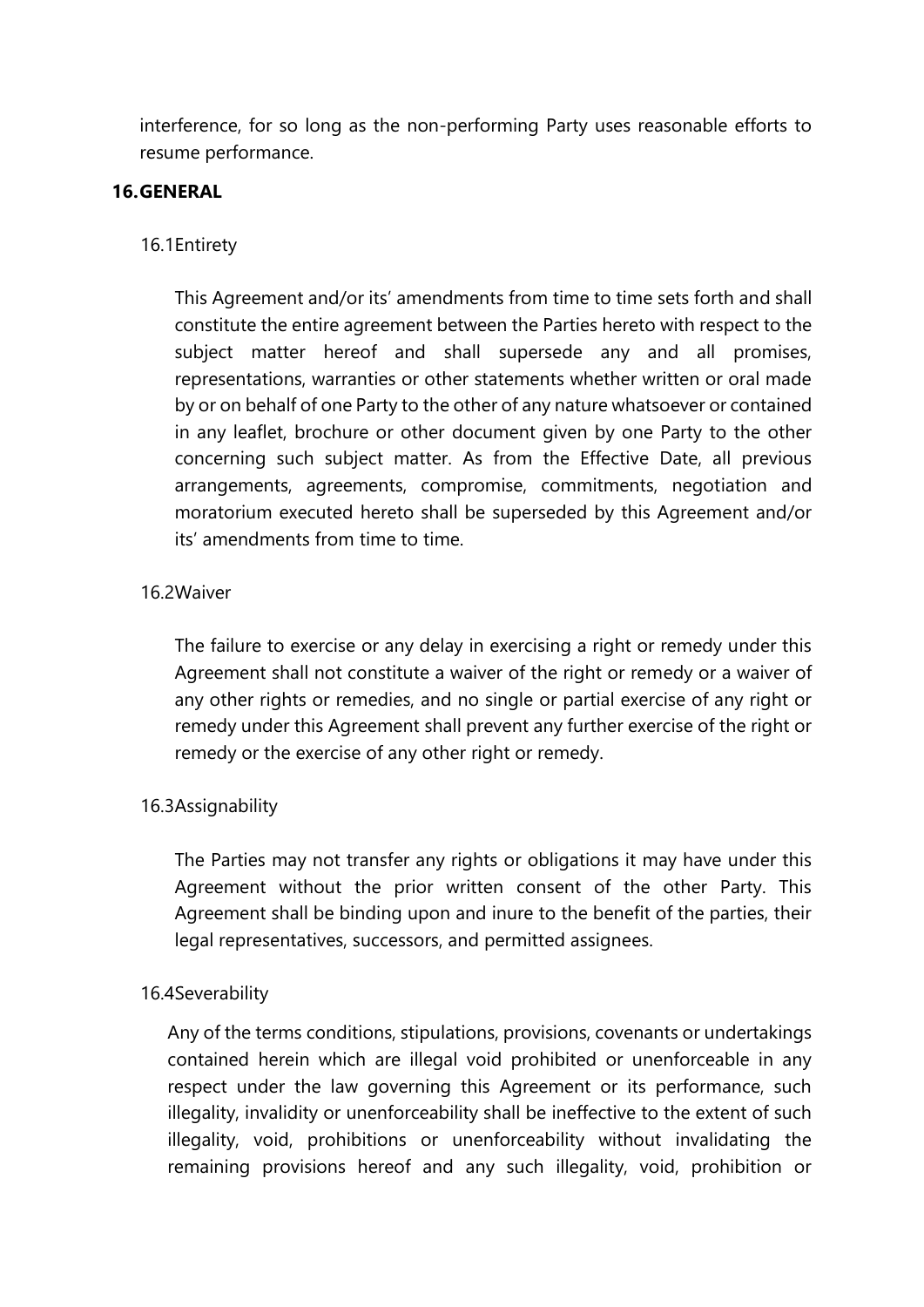unenforceability shall not invalidate or render illegal, void or unenforceable any other terms conditions stipulations provisions covenants or undertakings contained herein.

16.5Governing Law and Jurisdiction

This Agreement is governed by and shall be construed in accordance with the laws of Malaysia, and the Parties hereby agree to submit to the exclusive jurisdiction of the Court of Malaysia.

16.6Time

Time is of the essence of this Agreement.

## **17.PERSONAL DATA PROTECTION ACT 2010**

- 17.1The Parties are aware of the requirements of the PDPA in relation to Personal Data.
- 17.2In the event Soukapay is provided or allowed access by the USER / MERCHANT to any Personal Data, Soukapay shall ensure that it fully complies with the provisions of the PDPA and only deals with such Personal Data for the purpose of complying with its obligations under this Agreement and for no other purpose.
- 17.3Soukapay shall fully cooperate and assist the USER / MERCHANT in relation to:
	- i. any complaint or request made in connection with Personal Data, including by providing the USER / MERCHANT with full details of the complaint or request;
	- ii. any request made under the PDPA including a data access request, whereby it shall ensure that it meets the prescribed time periods set out in the PDPA and acts in accordance with the USER / MERCHANT's reasonable instructions; and
	- iii. Any other reasonable request of the USER / MERCHANT including a request for any Personal Data held by Soukapay.
- 17.4Pursuant to the PDPA, the USER / MERCHANT hereby acknowledges that it is required toand hereby undertakes to inform and obtain consent of its Customers with regards to the disclosure of any form of the Customer's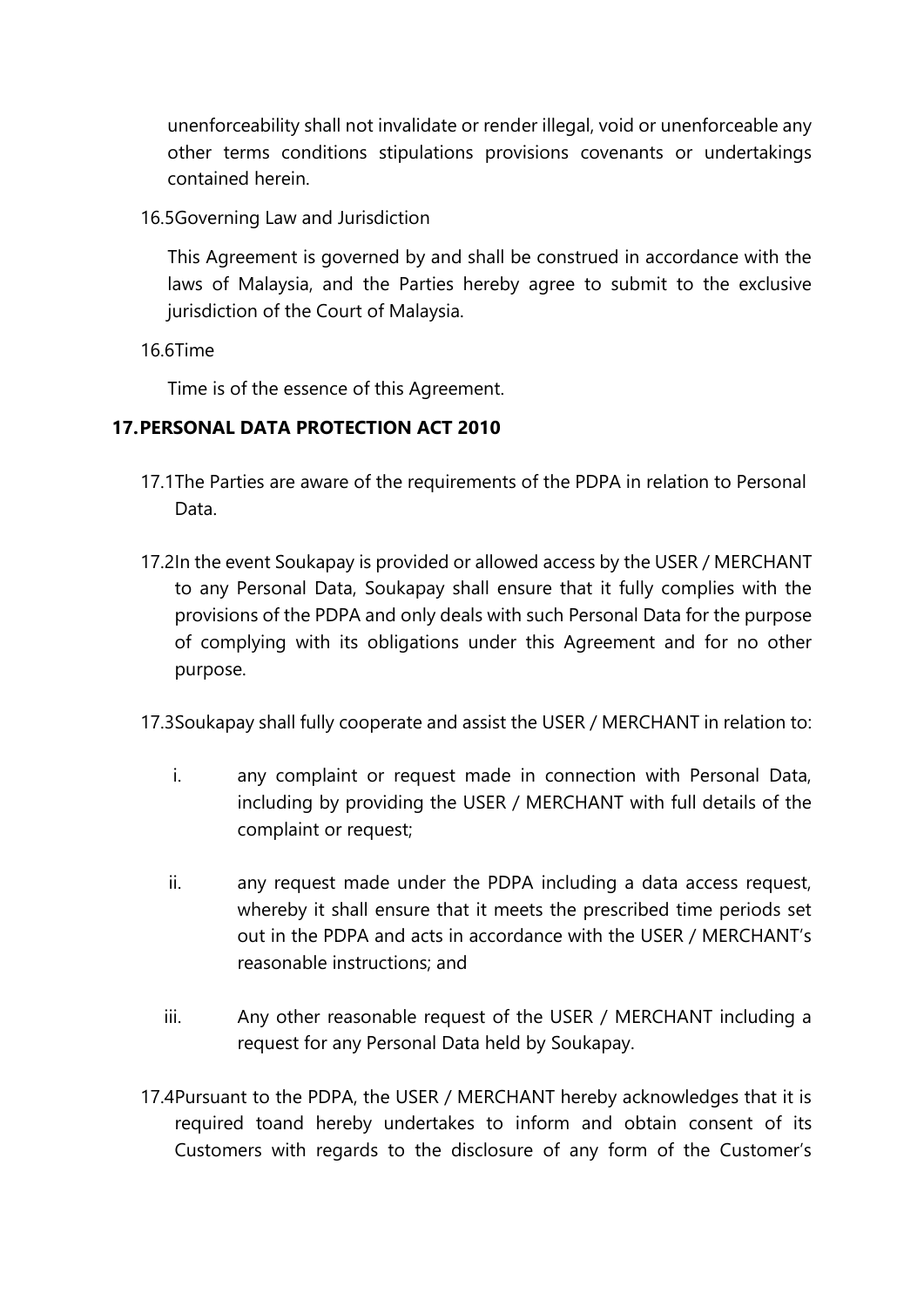personal data to Soukapay for the purposes of Soukapay carrying out its Service for the USER / MERCHANT.

17.5The USER / MERCHANT hereby agrees that it shall indemnify the Soukapay against any costs, loss, or damage which are incurred (whether direct or indirect) by Soukapay by reason of the contravention of this Clause 17.

# **18.CONSUMER PROTECTION ACT 1999 AND CONSUMER PROTECTION (ELECTRONIC TRADE TRANSACTIONS) REGULATIONS 2012**

- 18.1The Parties hereto are aware of the requirements of the abovementioned Acts and Regulations stated in Clause 19, in relation but not limited to Electronic Commerce Transactions and services provided herein.
- 18.2Pursuant to the Acts and Regulations, the USER / MERCHANT hereby acknowledges that it is required to and hereby undertakes to inform and provide to its Customers all relevant information as warranted by the law.
- 18.3The USER / MERCHANT hereby agrees that it shall indemnify the Soukapay against any costs, loss, or damage which are incurred (whether direct or indirect) by Soukapay by reason of the contravention of this Clause 17 and 18.

## **19.TAX**

Both Parties shall hereby adhere to the Income Tax Act 1967 and Guidelines on Taxation for Electronic Transactions 2019. The Parties hereby acknowledge the followings:

- 19.1Generally, income tax is imposed on the income of any person accruing in or derived from Malaysia.
- 19.2Any income in relation to Electronic Transactions (hereinafter referred to as "e-CT") is deemed to be derived from Malaysia if it is associated to any activities in Malaysia regardless of whether that income is received in Malaysia or otherwise.
- 19.3A non-resident person and/or an entity who and/or which derives income from e-CT may also be deemed to derive that income from Malaysia in relation to: